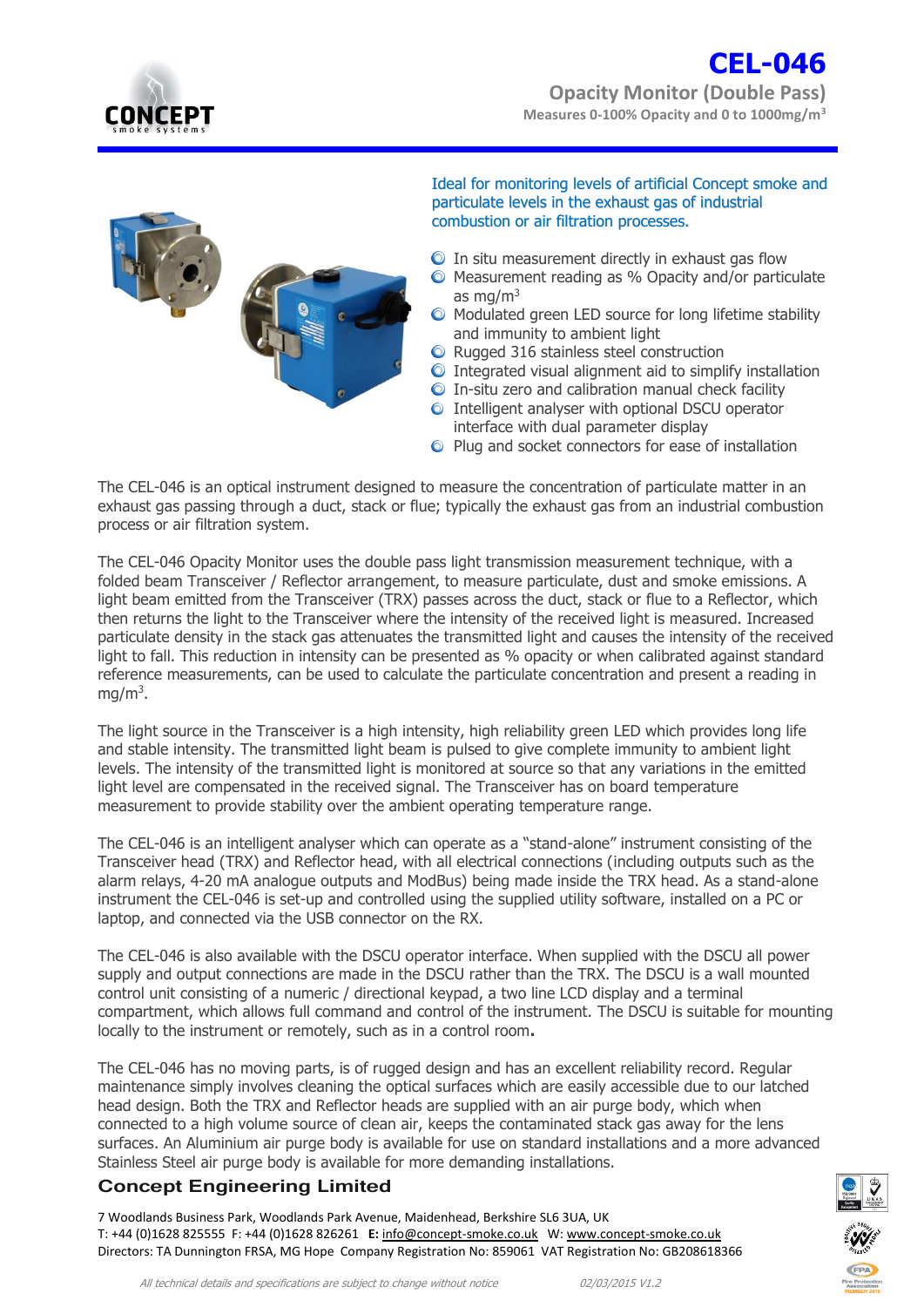

## **Specification:**

#### **Measurement Performance**

| No. | <b>Parameter</b>                  | <b>Units</b>      | Min  | <b>Max</b> | <b>Comment</b>                            |
|-----|-----------------------------------|-------------------|------|------------|-------------------------------------------|
|     | Path Length (flange to flange)    | m                 | 0.5  | 10         | Flange-to-flange separation               |
|     | Measuring Range<br><b>Opacity</b> | $\frac{0}{0}$     | 0.0  | 100.0      | User selectable                           |
|     | Particulate Density               | mg/m <sup>3</sup> | 0.0  | 1000.0     | (Optical Density also available)          |
| 3   | Accuracy                          | $\frac{0}{0}$     | $-2$ | $+2$       |                                           |
| 4   | Resolution                        | $\%$              |      | 0.1        | Display resolution                        |
|     |                                   | mg/m <sup>3</sup> |      | 0.1        |                                           |
|     | Damping                           | S                 |      | 60         | Selectable                                |
| 6   | Drift with Temperature            | $\frac{0}{0}$     | $-2$ | $+2$       | Over the full operating temperature range |
|     | Operating Wavelength              | nm                | 510  | 540        | Green LED                                 |
| 8   | Visual Alignment Aid              | $\%$              | -1   | $+1$       | To first target in the reticle            |

#### **Power & Air Requirements**

|     | Voltage                      | Vdc              |       | $+24$ | Optional 90-260 Vac PSU available                  |
|-----|------------------------------|------------------|-------|-------|----------------------------------------------------|
| 10  | Voltage Tolerance            | $\frac{0}{0}$    | $-10$ | $+10$ |                                                    |
| 11  | Nominal Current Consumption  | mA               |       | 500   |                                                    |
| 12  | Power Up Current Consumption | mA               |       | 500   |                                                    |
| -13 | Air Supply Volume            | $\mathsf{L/min}$ | 50    | 200   | To each air purge body                             |
| 14  | Air Supply Fitting           |                  |       |       | 1" BSP threaded aperture in each air-purge<br>body |

#### **Interface Options**

|    | Serial Comms          |    |       |      | ModBus RTU via RS485 (OI or TRX)<br>Internal USB (OI); external USB (TRX) |
|----|-----------------------|----|-------|------|---------------------------------------------------------------------------|
| 16 | Analogue Output (one) | mA | 0/2/4 | 20.0 | Isolated and scalable                                                     |
|    | Relay Contacts (two)  |    |       |      | @30 Vdc (level alarm and data valid)                                      |

#### **Physical**

| . ,                                |                                                                           |             |        |                                               |  |
|------------------------------------|---------------------------------------------------------------------------|-------------|--------|-----------------------------------------------|--|
| Ingress Protection                 |                                                                           | <b>IP65</b> |        | For external use                              |  |
| Ambient Operating Temperature      | °C                                                                        | $-20$       | $+55$  | Air temperature around the heads.             |  |
| <b>Operating Humidity</b>          | $\frac{0}{0}$                                                             |             | 100    | Air humidity around the heads.                |  |
| Gas Temperature                    | °C                                                                        |             | $+600$ | Heat insulating gaskets included              |  |
|                                    |                                                                           |             |        | (Higher temperatures on request)              |  |
| Regulatory Compliance              |                                                                           |             |        | 89/336/EEC (Electromagnetic Radiation)        |  |
|                                    |                                                                           |             |        | 73/23/EEC (Low Voltage)                       |  |
| Materials<br>- TRX/Reflector Heads | 316 Stainless Steel (powder coated)                                       |             |        |                                               |  |
| - Air Purge Bodies                 | Powder coated cast aluminium (optional stainless steel version available) |             |        |                                               |  |
| Weight                             | kg                                                                        |             | 2.5    | Head plus air-purge body                      |  |
| Warranty                           | months                                                                    | 24          |        | Return to base warranty. Extensions available |  |
|                                    |                                                                           |             |        |                                               |  |

#### **Concept Engineering Limited**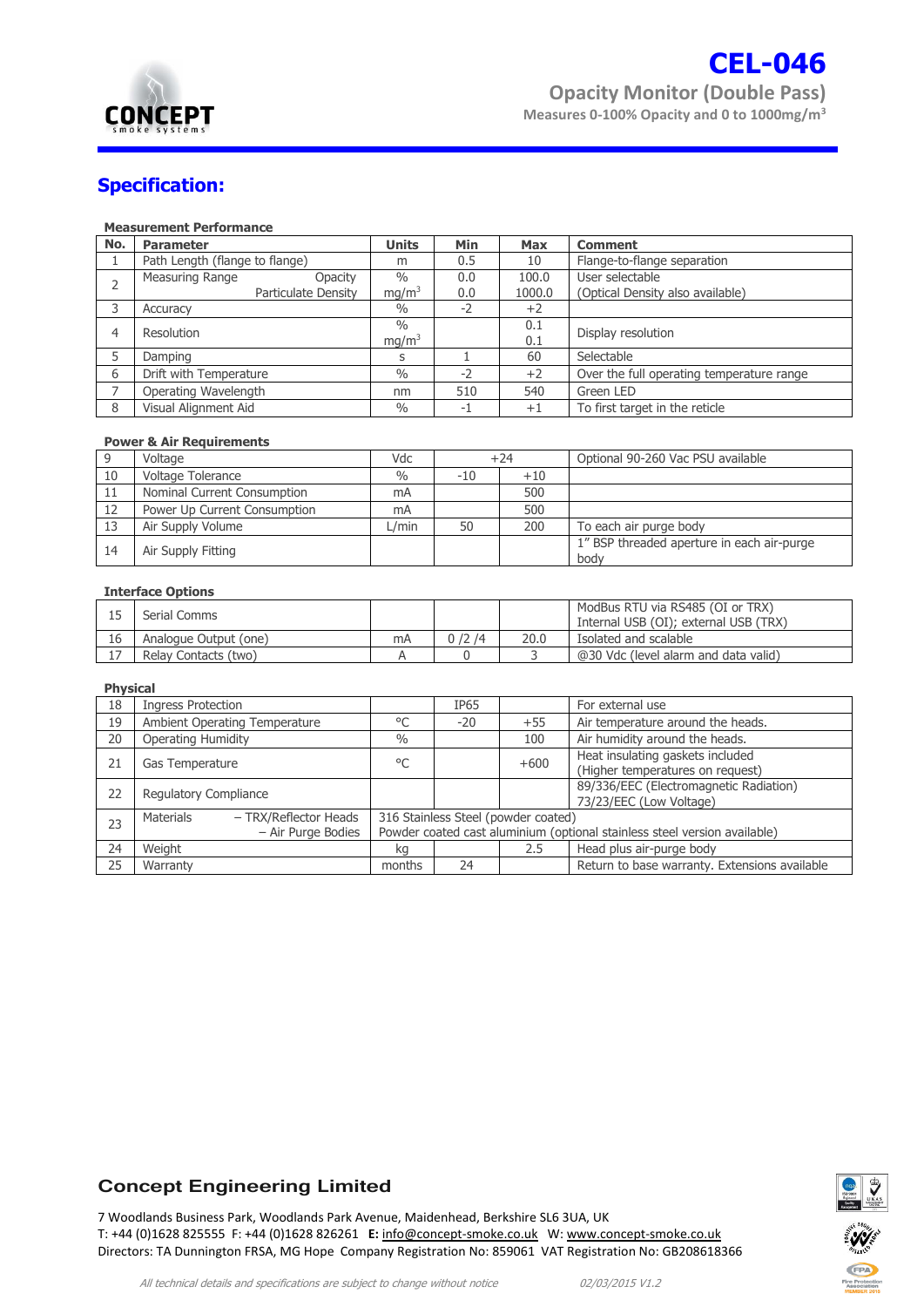

# **CEL-046 Opacity Monitor (Double Pass) Measures 0-100% Opacity and 0 to 1000mg/m<sup>3</sup>**

## **Configuration Options:**



## **Concept Engineering Limited**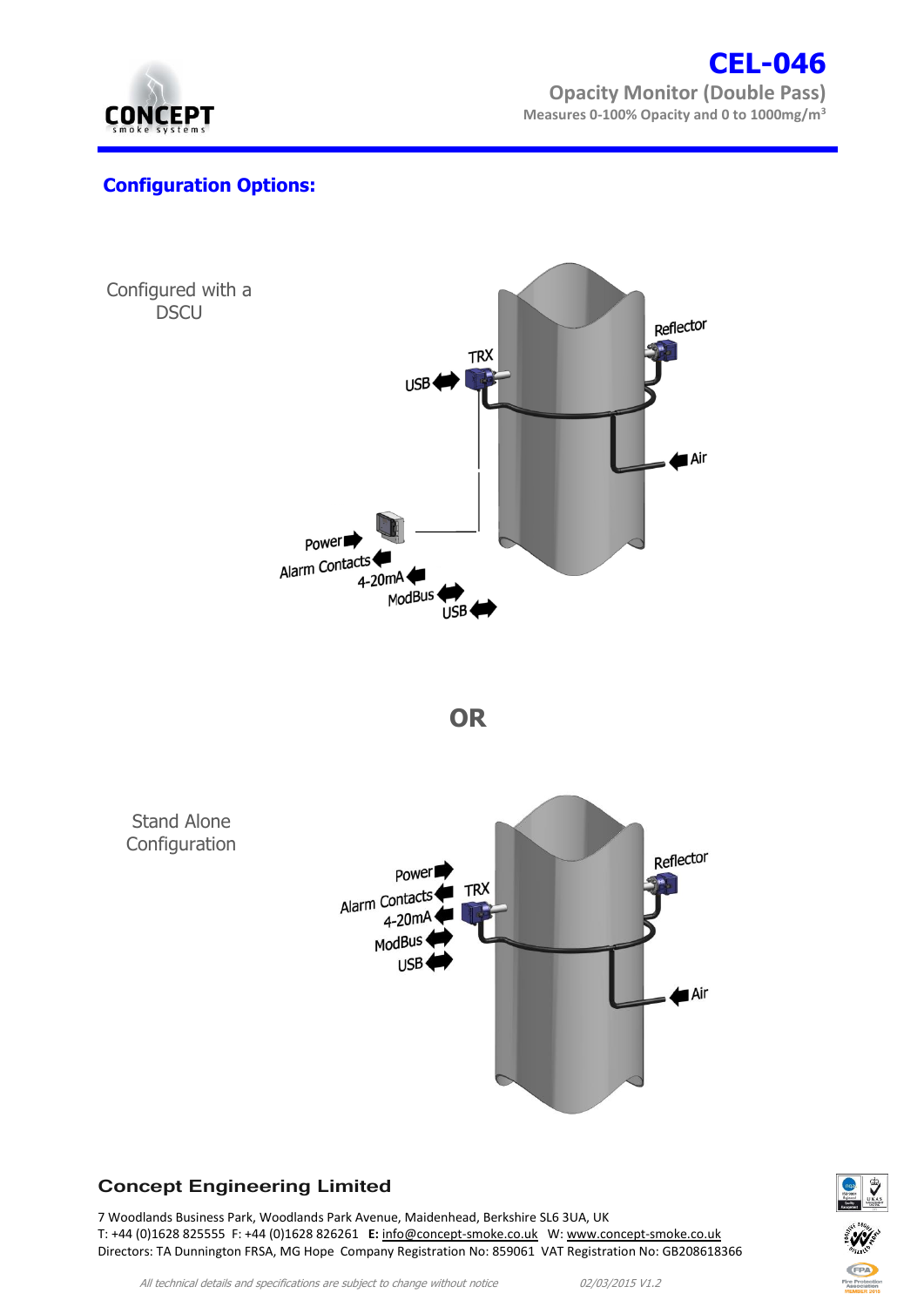

# **CEL-046 Opacity Monitor (Double Pass) Measures 0-100% Opacity and 0 to 1000mg/m<sup>3</sup>**

# **Dimensions (mm):**



## **Concept Engineering Limited**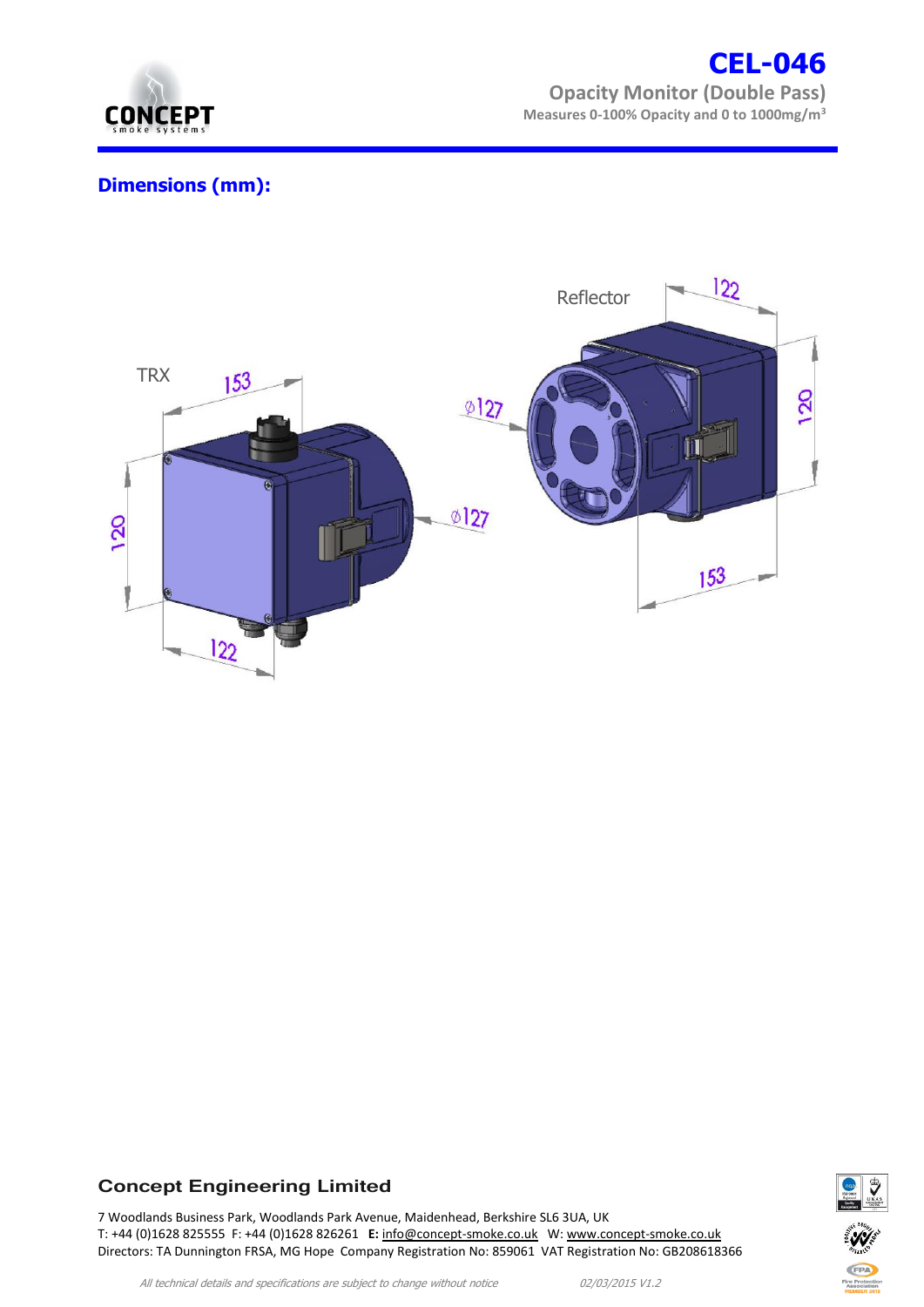

# **Ordering Details:**





### **Concept Engineering Limited**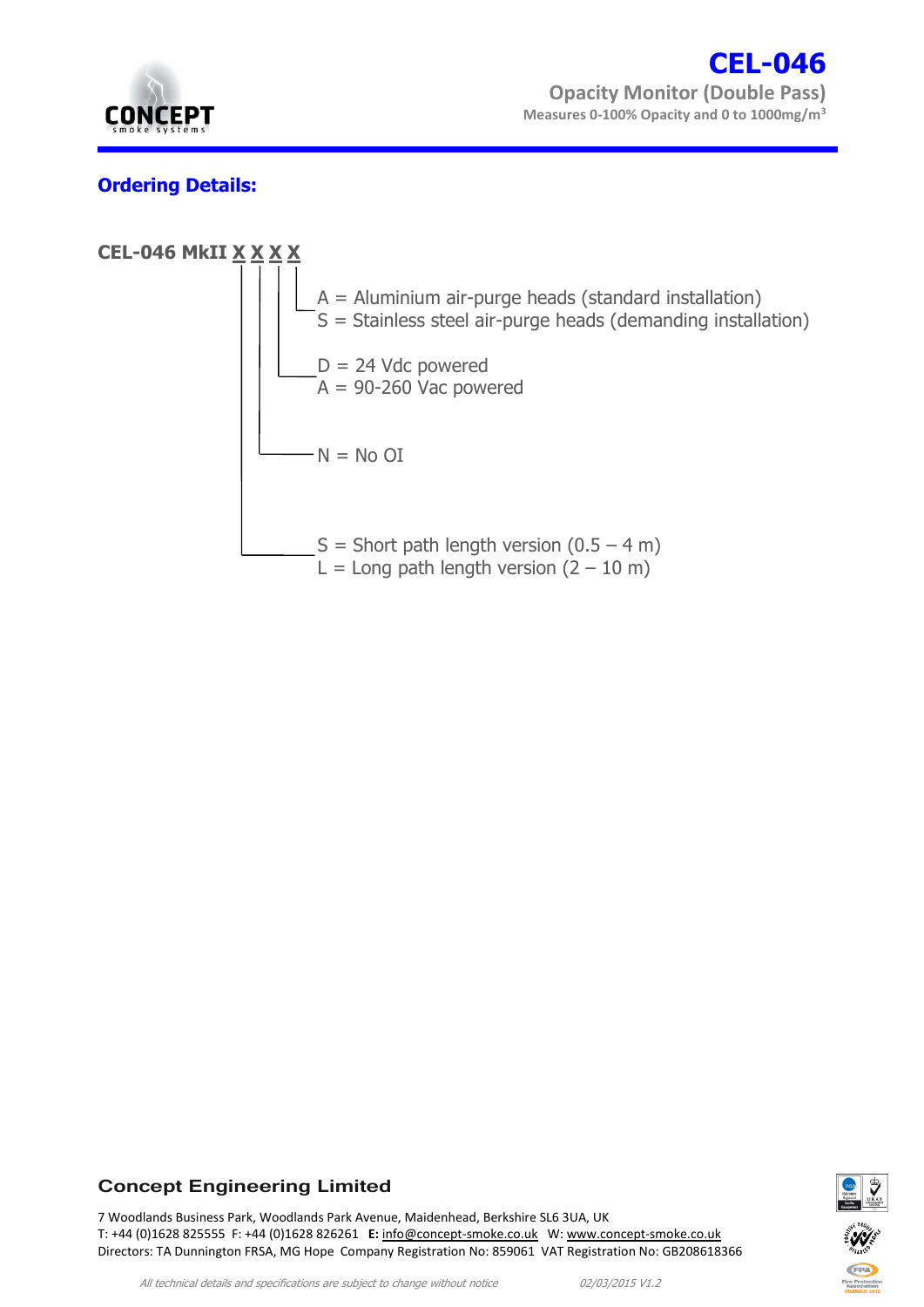

## **Options & Accessories:**

| <b>Description</b>                                        | <b>Order Code</b> | <b>Notes</b>                                                                               |
|-----------------------------------------------------------|-------------------|--------------------------------------------------------------------------------------------|
| Mounting Flange & Fixing Kit                              | ASY-067           | 1.5" ANSI 150 flange pattern with 240mm<br>long extension tube (set of 2).                 |
| Fixing Kit for use with Aluminium Air<br>Purge Body       | ASY-071           | Contains M14 x 100mm studding, flat<br>washers, spring washers and M14 nuts.               |
| Fixing Kit for use with Stainless Steel Air<br>Purge Body | ASY-245           | Contains M14 x 100mm studding, flat<br>washers, spring washers and M14 nuts.               |
| <b>Weather Cover</b><br>$\blacksquare$<br>訕               | <b>ASY-080</b>    | Hinged stainless steel weather / heat<br>cover for protecting externally mounted<br>heads. |
| Laser Alignment Tool                                      | DSL-LAT08         | Tool to aid the alignment of the reflector<br>head across the stack.                       |
| <b>Blower Kit</b>                                         | BK-40B-110        | Blower kit for purge air;<br>110 Vac; single phase                                         |
|                                                           | BK-40B-240        | Blower kit for purge air;<br>240 Vac; single phase                                         |
|                                                           | BK-40B-415        | Blower kit for purge air;<br>415 Vac; three phase                                          |

## **Concept Engineering Limited**